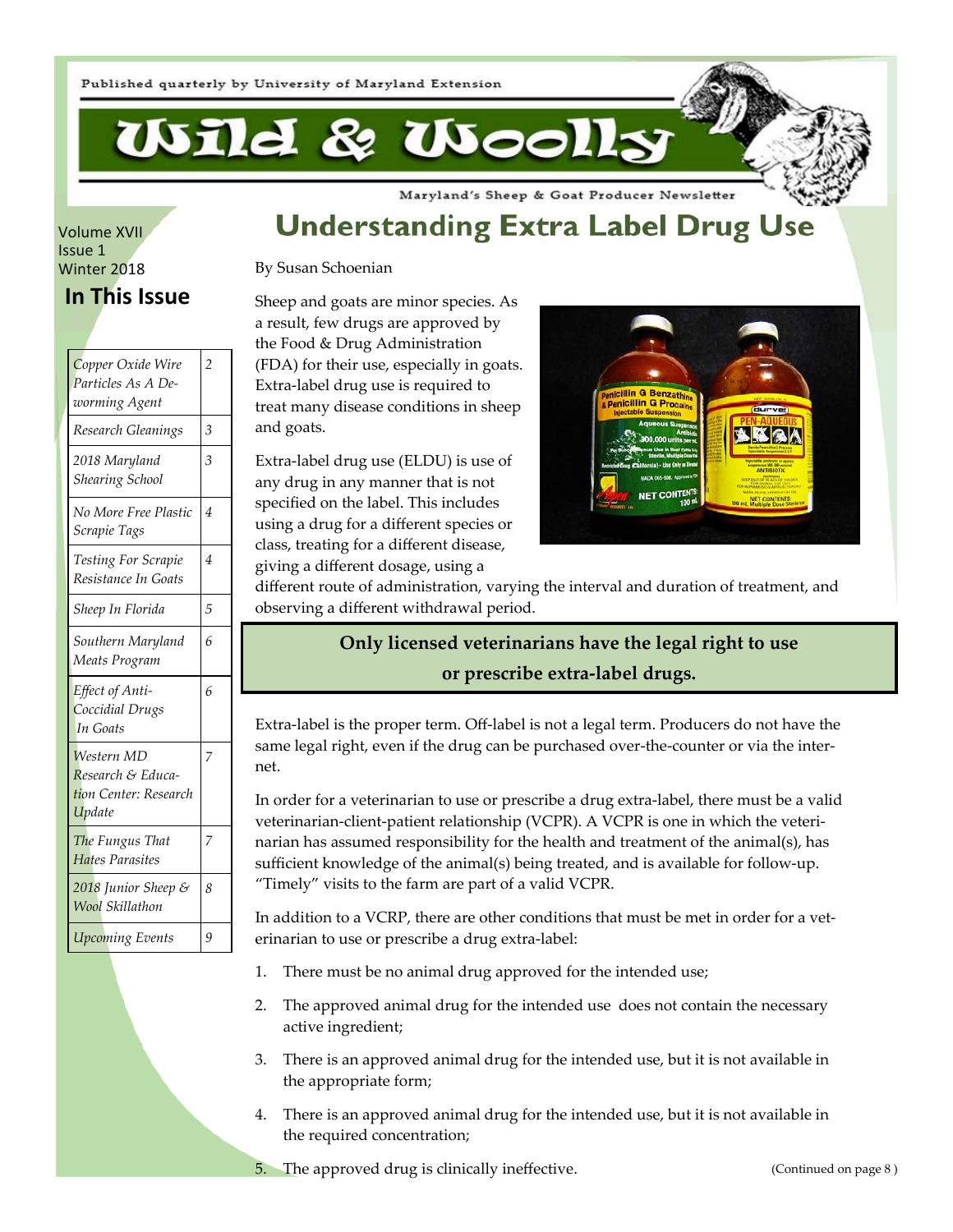## **Copper Oxide Wire Particles As A Deworming Agent**

#### By Susan Schoenian



Copper oxide wire particles (COWPs) are tiny rods of copper oxide. Copper oxide is a slow release form of copper. It is not as readily absorbed as copper sulfate, so it is less likely to reach toxic levels in the liver. Copper sulfate is an old-time dewormer that has caused copper toxicity in sheep.

When animals ingest copper oxide, it passes through the rumen and lodges in the abomasum or true stom‐ ach, where adult barber pole (*Haemonchus contortus*) worms reside. Copper oxide appears to cause damage (likely death) to the adult worms. It does not affect immature worms, also blood feeders, or other species of worms.

Sheep and goats have a dietary requirement for copper. Copper metabolism is complicated, with several antagonists, especially molybdenum. Because of the risk of copper toxicity, especially to sheep, it is im‐ portant to know the copper status of animals before using COWPs as a deworming agent. The best way to do this is to measure copper and other minerals in kidney or liver samples.

Samples can be collected from healthy animals that die suddenly or from animals that are being harvested for meat. Be sure to request the trace mineral (nutrient) panel from your veterinarian or diagnostic lab. Blood copper levels can be misleading. Nor do copper levels in feeds and forage tell the whole story.

If tissue copper levels are above normal ranges, it is not recommended that COWPs be used for deworm‐ ing. If copper levels are in the normal to low range (and molybdenum levels are in the normal to high

range), it should be safe to use COWPs for deworming. However, always use the lowest dose possible to achieve a deworming effect. More is not better!

Dosage is based on age not weight. Doses that have proven effective are 0.5 to 1 g for lambs/kids and 1 to 2 g for ewes/does. You should selectively treat, only giving COWPs to animals with FAMACHA© scores of 3, 4, or 5. You should minimize the number of treatments given to the same animal. Remember, excess copper can accumulate in the liver until it reaches a toxic level.

Copper oxide wire particles are available as a copper supplement for cattle (12.5 and 25 g) and goats (2 and 4 g). Most of the research has been done with the Co‐ pasure® brand. The boluses can be repackaged into smaller doses for deworming sheep and goats. Gel caps can be purchased from pharmacies and even from Ama‐ zon.

It can be challenging to administer the gel caps contain‐ ing COWPs to sheep and goats. Use a bolus or balling gun. It helps to use something sticky to hold the gel cap in the gun.

Members of the American Consortium for Small Rumi‐ nant Parasite Control (ACSRPC) have done considerable research evaluating COWPs as a dewormer for sheep and goats. In a recent study by USDA‐ARS, a synergistic effect was achieved when COWPs were combined with a commercial dewormer,(Valbazen ©) with a high level of resistance.

To learn more about copper oxide wire particles as a treatment for barber pole worms, go to https:// www.wormx.info/copper-oxide-wire-particles. Be sure to consult your veterinarian on all matters pertaining to internal parasite control.

This article was originally published in the *Delmarva Farmer and Lancaster Farming.*

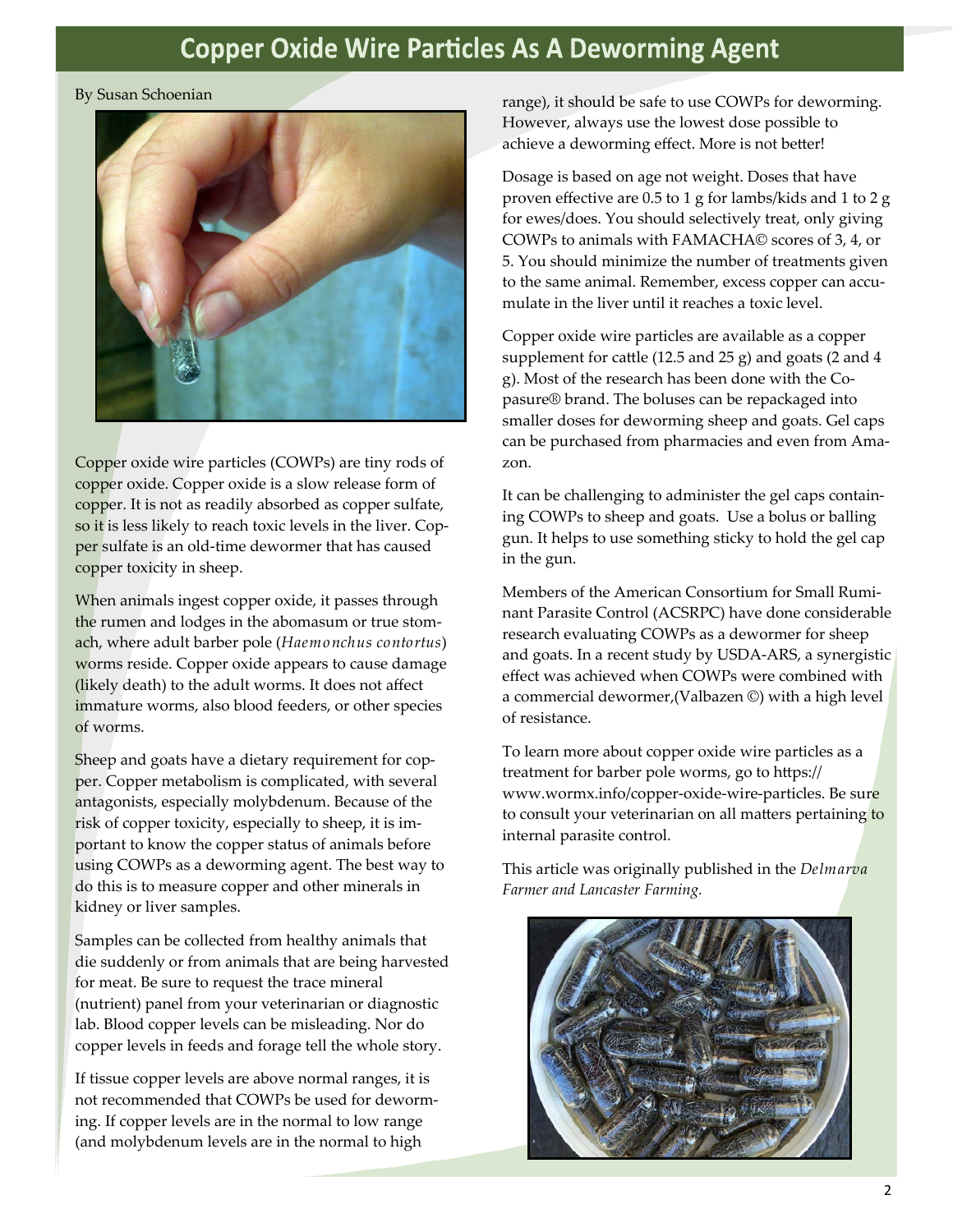### **Research Gleanings**

- Researchers at the Gluck Equine Research Center at the University of Kentucky have developed smartphone technology for doing fecal egg counts. Zoetis has licensed the technology and is focusing on small animals, while UK researchers continue to develop the technology for equine. According to one of the UK researchers, the technology should work for ruminant roundworms.
- After two production cycles, Argentine researchers were able to improve the clinical efficacy of iver‐ mectin by replacing resistant worms (*Cooperia spp*.) with susceptible worms, without causing clinical signs in parasite‐free beef heifers.
- Greek researchers concluded that gastrointestinal parasitism, and particularly *Teladorsagia* infection might lead to clinical mastitis in lactating ewes.
- Researchers are hoping to use sheep as a genetically‐modified large animal model to study Alzhei‐ mer's disease. There are physiological similarities between human and sheep brains, especially the aged sheep brain.
- Calm ewes wean 10 to 19 percent more lambs than nervous ewes, according to a Western Australian experiment in which ewes were divergently selected for calm and nervous temperament.
- Previous research showed that goats do not "self-medicate" by selecting tanniferous forages when they are naturally infected with internal parasites. Nor did a higher infection of *Haemonchus contortus* cause goats to consume more tannin‐rich forages. However, the goats did show "nutritional wisdom" with their diet selection, which may help to mitigate the effects of parasitism.
- Colombian researchers determined that moxidectin given at ~135 day of pregnancy or 48 hours after lambing prevented the peripurturient egg rise in ewes. Lambs of the treated ewes also had lower fecal egg counts compared to lambs whose names were not treated.
- A New Zealand study showed that pre‐lambing drenching with a long‐activing dewormer (macrocylic lactone) could select for resistance in the lambs, as some dewormers pass through to the lamb in the milk.

## **2018 Maryland Shearing School**

The 2018 Maryland Shearing School will be held Friday and Saturday, April 20-21, 2018, 9:30 a.m. to 3:30 p.m, at Ridgely Thompson's farm, 1942 Uniontown Road, Westminster, MD 21157.

The school is open to anyone who wants to learn to shear sheep. Ownership of a sheep or a desire to become a commercial sheep shearer is preferred. Minimum age is 15. Participation is limited to 16.

The New Zealand method of shearing will be taught. Instructors include Aaron Geiman, Agriscience teacher in Carroll County, and Emily Chamelin, Professional shearer. Blade shearing will not be taught.

Pre-registration is required by April 1. The registration fee is \$100. It includes an ASI shearing notebook and instructional DVD.

Mail registration to Aaron Geiman at 429 Hook Road, Westminster, MD 21167. Checks should be made payable to Maryland Sheep Breeders Association, Inc.

For more information, send an email to mdshearingschool@gmail.com.

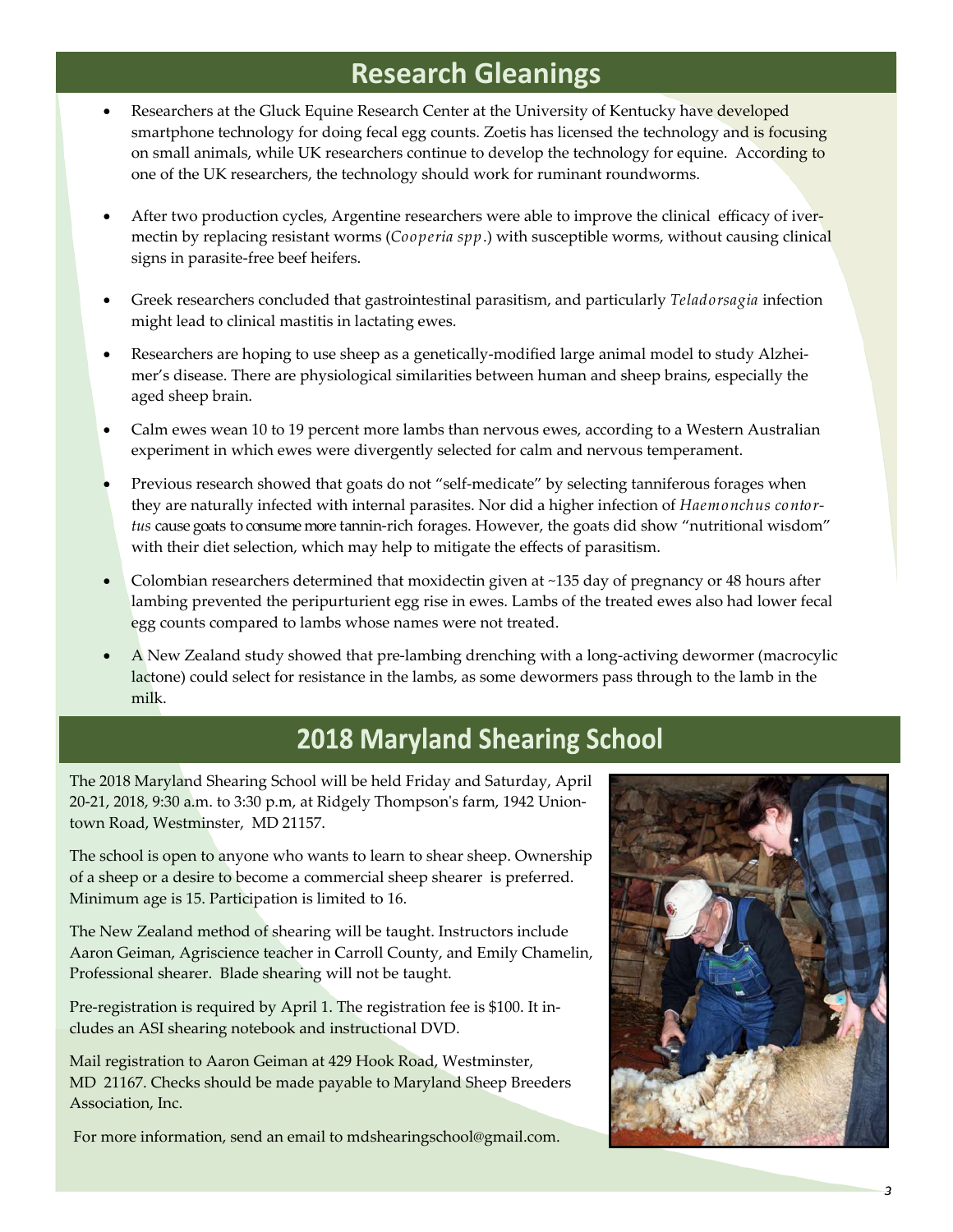### **No** *More Free PlasƟc Scrapie Tags*

As part of efforts to eradicate scrapie, US sheep and goat pro‐ ducers are required to follow fed‐ eral and state regulations for offi‐ cially identifying their sheep and goats. Prior to October 1, 2017, the National Scrapie Eradication Program provided free plastic ear tags and applicators. As of Octo‐ ber 1, the program is only providing free metal tags.

Producers who already have premise IDs can call 1‐888‐ USDA

‐TAG to get metal tags free of charge. Producers who don't have a premise ID need to request one before ordering tags. Producers who donʹt want to use the metal tags will need to purchase their own identification tags/devices from approved companies.



According to federal regulations, sheep under 18 months of age that move directly into slaughter channels do not need to be identified. Wethers under 18 months of age do not need to be identi‐ fied. Low risk commercial goats, slaughter goats, and castrated goats do not need to be identified, according to the federal regulations. State regula‐ tions may be stricter than federal requirements and require additional animals to be identified.

While the incidence of scrapie has been significantly reduced, the goal remains: to have the US eventually declared scrapie‐free by international animal health organizations. Producers can help with goal by complying with the mandatory ID requirements.

https://www.aphis.usda.gov/publications/ animal\_health/content/printable\_version/ fs\_scrapie\_recordkeeping.pdf

### **TesƟng for Scrapie Resistance In Goats Now Available**

For a long time, sheep producers have been able to determine if their sheep were resistant to scrapie, by submitting blood samples. This enabled sheep producers to breed for scrapie resistance. Goat producers now have the same option.

After 10 years of study, researchers have identified genetic markers that confer scrapie resistance in goats. They are S-146 and K‐222. The University of California‐Davis is now offering testing for scrapie resistance in goats. Twenty to 30 hairs, with roots, are submitted for testing. The cost of the test is \$30 per animal.

Scrapie is a fatal, infectious neurodegenerative disease that affects sheep and goats. It is not caused by genetics, but an animal's genotype will determine if it gets the disease if it is exposed to the infective agent, a misshapen protein called a prion. Scrapie is spread primarily through placental fluids.



( Image by UC Davis)

http://www.vgl.ucdavis.edu/services/GoatScrapie.php

## **More Information On Sheep & Goats Can Be Accessed**

http://www.sheepandgoat.com http://www.acsrpc.org or wormx.info http://mdgoattest.blogspot.com http://www.sheep101.info https://www.facebook.com/MDSmall http://issuu.com/mdsheepgoat

http://mdsheepgoat.blogspot.com https://www.youtube.com/c/MarylandExtensionSmallRuminantProgram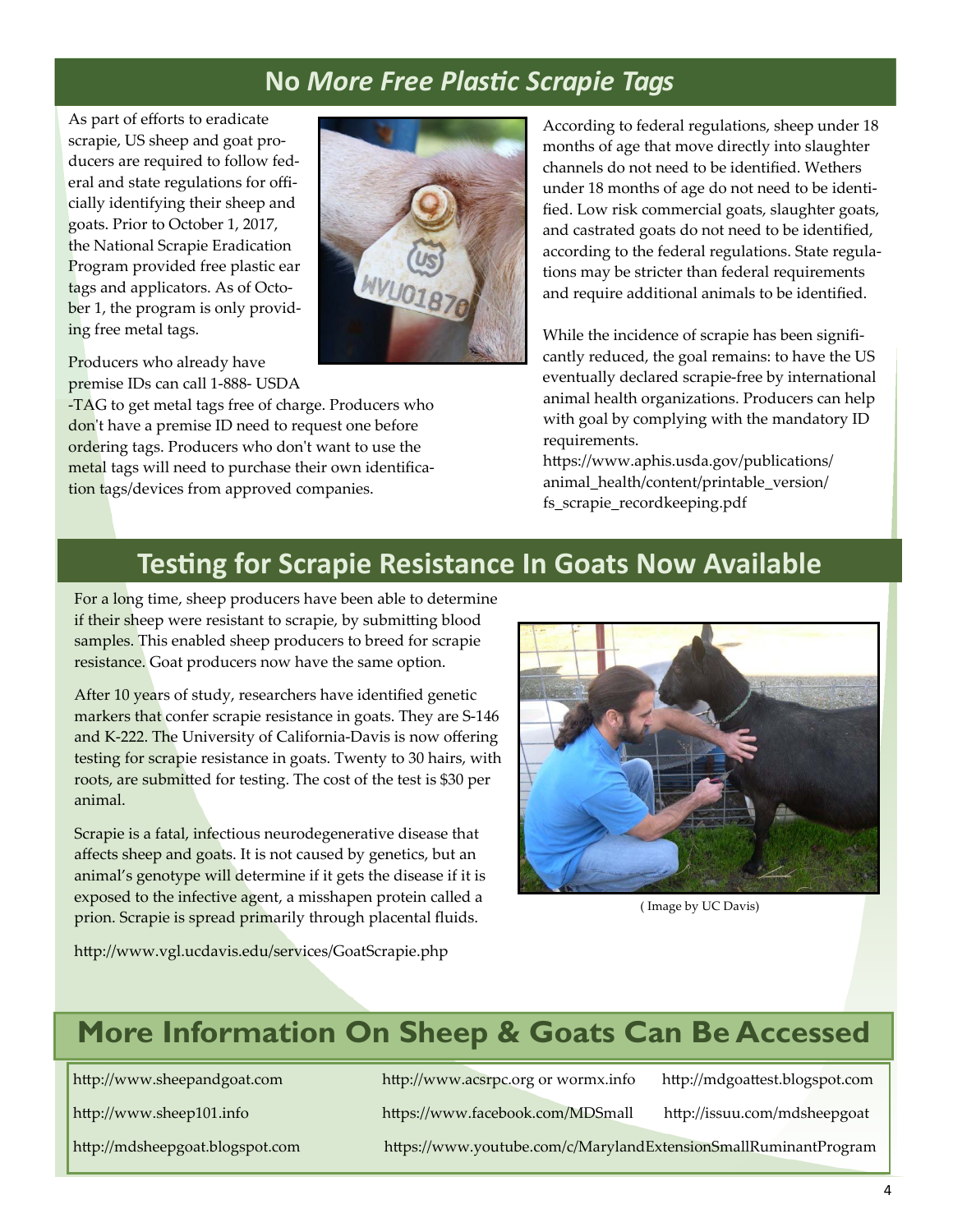### **Sheep In Florida**

For sheep to survive in Floridaʹs humid, sub‐tropical climate, they have to have some degree of par‐ asite resistance. Otherwise, they'll constantly struggle with parasites (worms) and/or need to be raised in confinement. Sever‐ al of the breeds raised in Florida strive to meet this requirement

#### **Bred for Florida**

The St. Augustine is an im‐ proved breed of hair sheep. It is a cross between the St. Croix (5/8) and Dorper (3/8). The St. Croix was selected because of its moth‐

ering ability, parasite resistance, and hardiness. The Dorper was valued for its size and muscling. Ron & Ruth Taber (Calovine Farm) began developing the St. Augustine breed in 1991.

According to the breed association, the primary charac‐ teristic of the St. Augustine is productivity. St. Augustine ewes are early maturing, have multiple births, have excellent maternal ability, and can perform well in an accelerated lambing program. Being bred and managed in Florida, the breed is well-adapted to hot, humid climates and should have good parasite resistance.

To learn more, visit the breed registry at http:// www.staugustinehairsheep.com/.

#### **A Part of Florida History**

Over the years, numerous studies have documented the parasite resistance of the "Native" sheep of the Southeast (Florida and Gulf Coast Natives), including the lack of a periparturient egg rise. These breeds represent a valua‐ ble genetic resource to the US sheep industry, as it grap-



Florida Cracker sheep (image by Florida Cracker Sheep Association)



St. Augustine sheep (image by Calovine Farm)

ples with ways to combat widespread anthelmintic re‐ sistance.

The Florida Cracker is a her‐ itage breed and one of the oldest breeds of sheep in the United States. It believed to have descended from sheep (Churro) brought to Florida during the 1500ʹs by Spanish explorers. After being aban‐ doned by the settlers, the sheep roamed free for centu‐ ries, gradually and naturally adapting to the hot, humid

conditions of Florida. Other breeds were introduced to "improve" the breed, but most succumbed to the harsh conditions.

In the early 1900ʹs, the Florida Cracker came close to be‐ coming extinct. A flock was established at the University of Florida. A breed association was established in 2007 to save the breed. Despite recovery, the Livestock Conservancy still lists the breed's status as "critical," meaning there are fewer than 200 animals registered in the US and less than 2000 animals worldwide.

The name Florida Cracker was chosen to better reflect the breedʹs heritage and to differentiate it from other breeds using the term Native. Florida Cracker refers to colonial‐ era English and American pioneer settlers and their de‐ scendants in what is now the U.S. state of Florida (Wikipedia).

 Though frequently clustered with Gulf Coast Native sheep, the Florida Cracker is a genetically distinct breed. Because they are a landrace (unimproved) breed, Florida Crackers vary in size and appearance. Their bodies are covered in wool, but their face and legs are clean. They are naturally polled, but scurs are possible. Many sheep show red markings, common to the Tunis.

According to the breedʹs web site, breed characteristics include: moderate size, high fertility, year-round breeding, good maternal instincts, and good milking ability. Though no studies specifically document parasite resistance in the Florida Cracker, their common heritage with other Gulf Coast breed would suggest that this would be a trait of the breed.

Source: Florida Cracker Sheep Association.

To learn more, go to http://floridacrackersheep.com/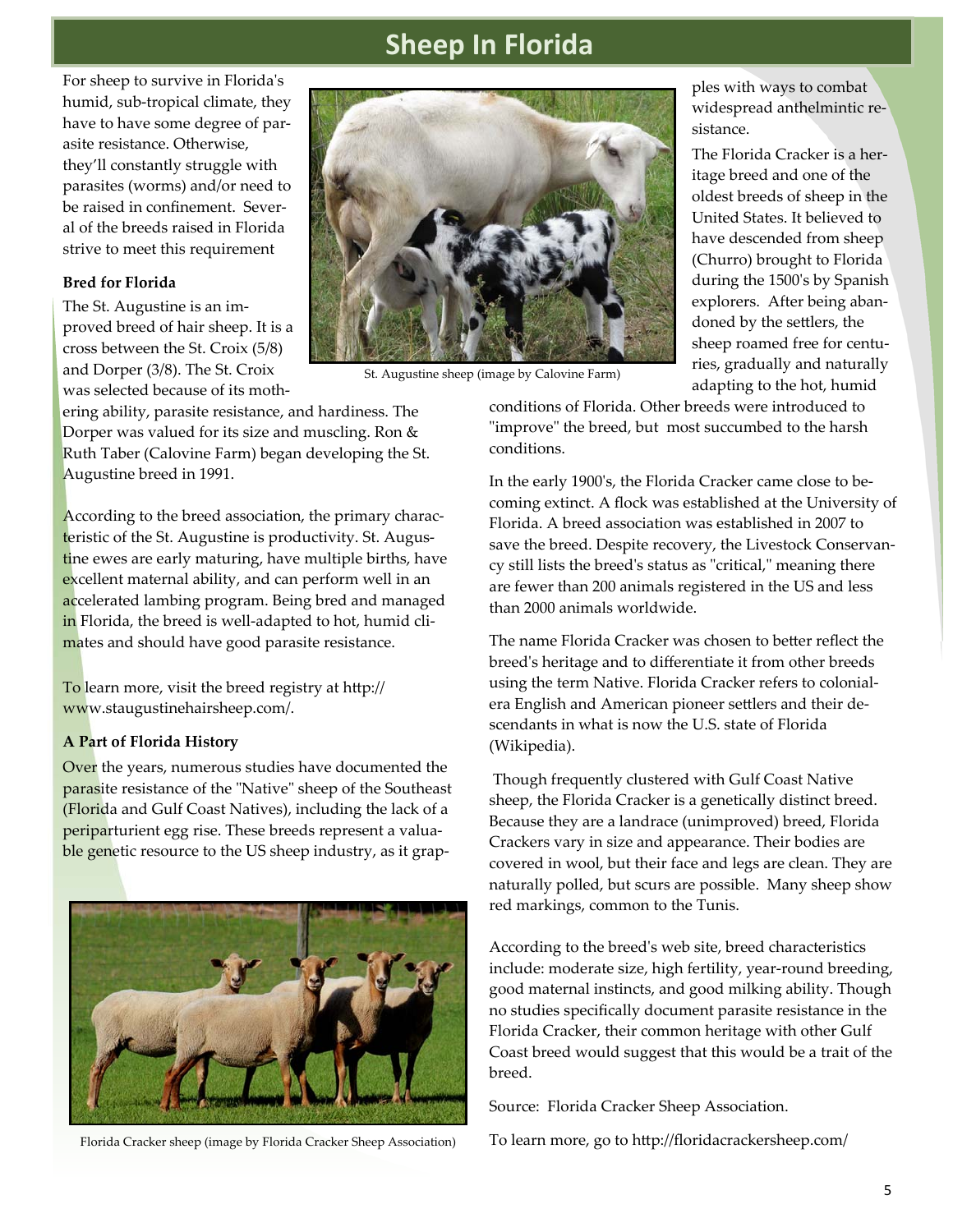### **Southern Maryland Meats Program An opportunity for sheep and goat producers**

In 2011, the Southern Maryland Agri‐ cultural Development Commission (SMADC), together with meat produc‐ ers in the five Southern Maryland counties, created the Southern Mary‐ land Meats Program in answer to the growing demand by consumers for meats that are produced locally in conditions that are safe, humane and environmentally responsible.



To participate in the Southern Maryland Meats market‐ ing program, producers must be located in the 5-county area of Southern Maryland (Anne Arundel, Calvert, Charles, Prince Georges, and St. Mary's) and must meet stringent standards concerning raising, finishing and labeling of their meat products. All livestock meats are eligible to be included in the program (beef, pork, lamb, goat, rabbit, poultry, and bison)

Each farm raises, feeds and finishes its animals accord‐ ing to its own style and preference, however, to use the SMM brand/logo, the farm must pledge to uphold strict standards of quality and humane care and to use clearly defined terms when marketing its product. An extensive explanation of terms and stand‐ ards and the SMM application form can be found at www.southernmarylandmeats.com.

Participating producers receive a free web‐ site listing on the Southern Maryland Meats website, SMM promotional point of sale materials, and are also eligible to sell their meats at 5 regional partner stores that host dedicat‐

ed SMM display cases. Workshops and other education‐ al opportunities are offered to support the SMM live‐ stock community year round.

Text provided by Susan McQuilkin, SMADC Marketing Specialist.

*Editor's note: last fall, the University of Maryland Small Ruminant Extension Program began collaborating with Southern Maryland Meats to provide educational opportunities for sheep and goat producers in the five southern Maryland counties. You do not need to reside in the five Southern Maryland counties to participate in educational programs. Follow us on Facebook to learn about upcoming programs: https://www.facebook.com/MDSmallRuminant/* 

### **Effect of Anti-Coccidial Drugs In Goats**

Researchers at Texas A&M Uni‐ versity compared the efficacy of two anti‐coccidia drugs in goats. One hundred and fifty young goats, housed on concrete lots, were randomized to receive either amprolium (50 mg/kg once a day for 5 days by mouth) or pon‐ azuril (10 mg/kg by mouth once) if they had fecal oocyst counts >5,000 per gram.

Both treatments resulted in de‐

creased oocyst counts post‐treatment compared to before treatment. There was no significant difference between fecal coccidian oocyst counts between goats in each group. There was no significant difference in body weight between goats in each group. This study showed that both amprolium and ponazuril were effective in de‐ creasing fecal coccidia oocyst counts in this group of goats.



Use of both drugs is currently extra‐ label in the USA. Amprolium (Corid®) is labeled for treatment of coccidiosis in calves while ponazuril (Marquis®), a metabolite of toltraz‐ uril, is labeled for treatment of eq‐ uine protozoal myeloencephalitis.

Coccidiosis is an important disease of young goats (and lambs) leading to weight loss, diarrhea, and death. In the USA, both ionophores and decoquinate are labeled for preven‐

tion of coccidia in goats (and sheep). However, there are no drugs approved for treatment of clinical cases of coccidio‐ sis in either species.

Prolonged use of Corid® can predispose animals to polio, as Corid® mimics thiamine (vitamin B1).

Source: Veterinary Parasitology, March 2016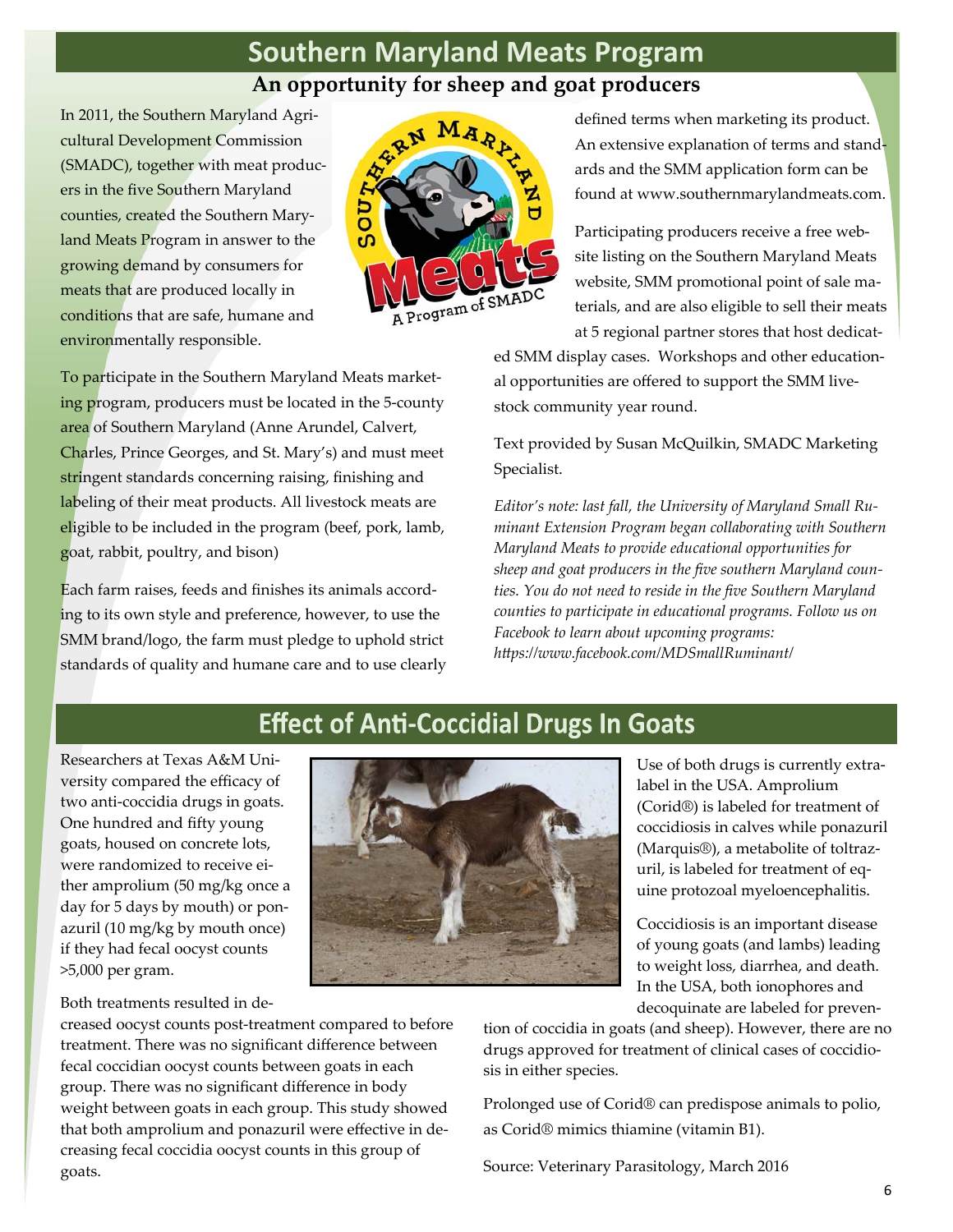### **Western Maryland Research & Education Center: Research Update**

Small ruminant research has been conducted at the University of Mary‐ land's Western Maryland Research & Education Center since 2004. For eleven years, the research center hosted the Western Maryland Pasture‐ Based Meat Goat Performance Test, which not only identify bucks that were resistant to internal parasites, but provided a wealth of knowledge about internal parasitism in small ruminants.

Last year (2017), no small ruminant research was conducted at the facility, as infrastructure needed to be re‐established. The small ruminant pro‐ gram received approval and funding to build a 40 ft. x 40 ft. x 12 ft. roofed structure. The structure will house the handling system and provide shel‐ ter for the animals. Construction of the structure is expected to begin soon (January). Pastures will be re‐established in the spring. A mixture of an‐ nuals and perennials will be planted.



Lambs were last grazed at WMREC in 2005

After many years of working with goats, the research program will transition to sheep in 2018. Tentative plans are to use dairy sheep lambs (East Friesian x Lacaune) to compare the performance and carcass characteristics of ram, wether, and short-scrotum males. Future projects will probably pertain to internal parasite control, but it may take a year or two to build parasite infection levels.

Previous research has shown that short-scrotum males grow as well as intact males, without the risk of causing pregnancy in ewe lambs. It is also more humane to make a short‐scrotum ram as compared to a wether. To make a short‐scrotum ram, the testes are pushed up inside the body cavity and the empty scrotum is banded. Fertility is impaired because the testicles are at body temperature, not the few degrees cooler to allow fertility. But because the lambs retain their testicles, testosterone is still produced; thus, enabling the superior gain of the intact male.

The lambs will be pastured beginning in early May. While on pasture, they will have free choice access to soy hull pellets. Soy hulls are the outer part of the soybean. Since they are a roughage feed, they are the ideal supplement for animals consuming forage diets. Body weights, condition scores, FAMACHA© scores, and other pertinent data will be recorded. All of the lambs will be ear‐tagged with RFID tags. Some of the lambs will be harvested to collect carcass data. The sexual behavior and fertility of the lambs may also be evaluated by a collaborator.

Plans are to hold a summer open house at the research center to showcase the project and use of precision farming technology.

### The Fungus That Hates Parasites

*Duddingtonia flagrans* (abbreviated to *D. flagrans*) is a natural strain of fungus isolated from the environment and found around the world. It is a nematophagous fungus. Nematophagous is a Greek word meaning "worm-eating".

*D. fragrans* is found on pasture (rarely soil) or in manure where it builds a microscopic net that traps, paralyses, and consumes the juvenile stages (larvae) of parasitic worms. It is highly host specific, only targeting parasitic nematodes.

When fed to grazing animals, *D. flagrans* spores pass through the digestive system and into the manure, where they are activated when parasitic worm larvae become active. The spores have no effect on the host animal.



(image by duddingtonia.com)

There are several published studies which document the efficacy of *D. flagrans* as a parasite control agent.

Duddingtonia.com is a new web site dedicated to disseminating facts and information concerning the efficacy of *Duddingtonia flagrans* in the successful treatment of parasite infestations in grazing animals around the world.

The web site gives visitors the option of signing up for the Duddingtonia newsletter. To do so, click the Stay Informed button.

*ʺI have been told that the product should be available in the US sometime early 2018. Stay tuned. ʺ Dr. Jim Miller, Louisiana State University (retired).* 

Learn more at Duddingtonia.com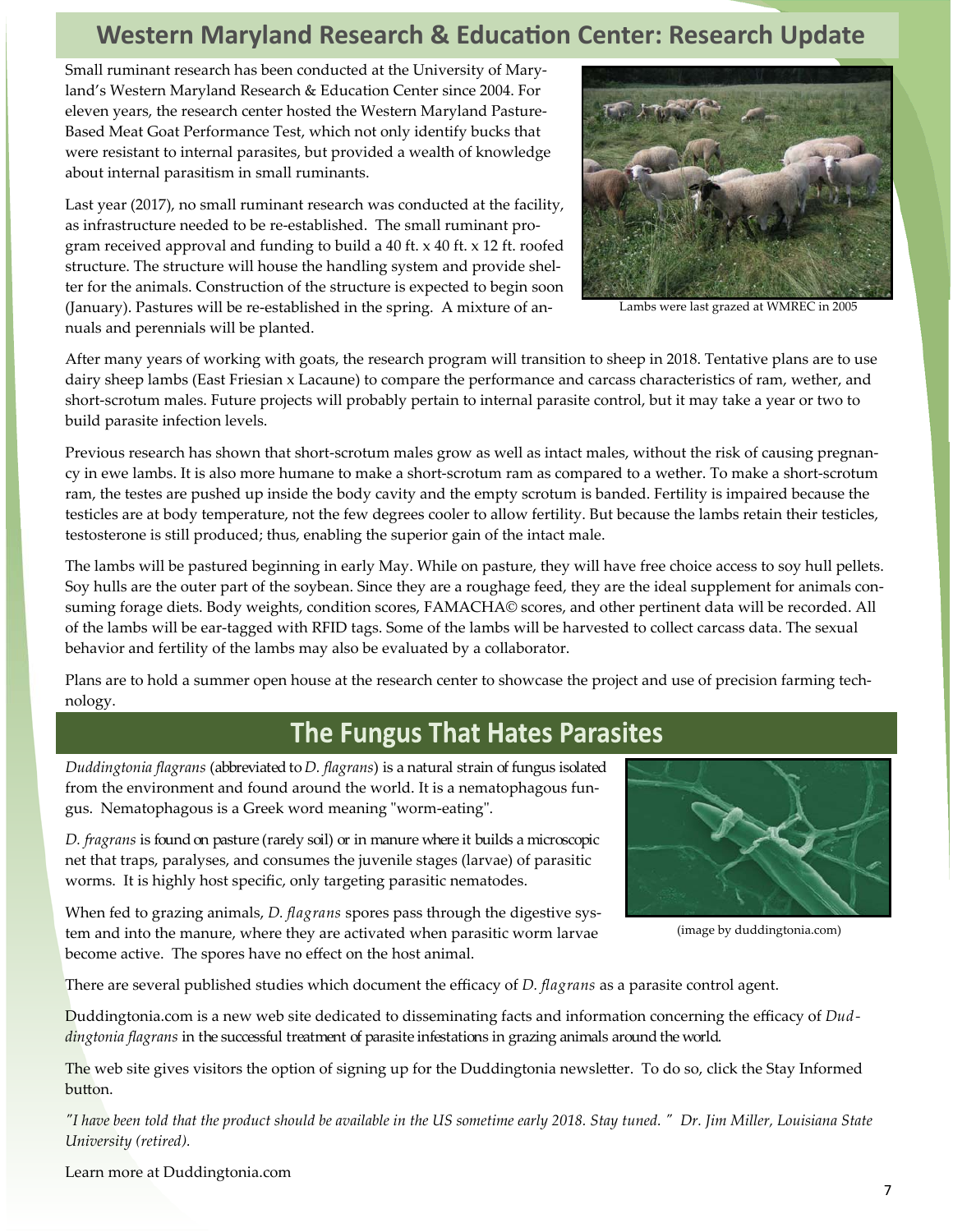## **2018 Junior Sheep & Wool Skillathon**

The 2018 Junior Sheep & Goat Skillathon will be held Sunday, May 6, 8 a.m. to 12 noon, at the Mary‐ land Sheep & Wool Festival, at the Howard County Fairgrounds in West Friendship, Maryland.

The contest is open to individuals and teams of youth, ages 8‐18, from any county, state, or program. Youth compete according to their age as of January 1: junior, 8‐10; intermediate, 11‐13; and senior, 14‐ 18. Teams consist of 3‐4 youth from the same county, state, or program.

All skillathon stations will pertain to sheep, goats, and/or fiber. Study resources are available at www.sheepandgoat.com/skillathon. Premiums, ribbons, and t‐shirts are provided by the Maryland Sheep Breeders Association.



Pre‐registration is required by April 30. Youth can register online at https://go.umd.edu/skillathon . Alternatively, they can contact Susan Schoenian at sschoen@umd.edu or (301) 432‐2767 x343.

The Maryland Sheep & Wool festival is always held the first full weekend in May. Parking is free, but there is a small admission fee. To learn more about the festival, go to www.sheepandwool.org.

### **Understanding Extra Label Drug Use (continued from page 1)**



Extra label drugs can only be used if the health of the animal is threatened. They cannot be used to enhance performance. This includes drugs that are used to manipulate the reproductive cycle. For example, while CIDRs can be used to induce estrus in ewes, PG‐600 does not meet the conditions for ELDU and cannot be used legally. In food‐producing animals, human drugs cannot be used, if an animal drug is available.

It is recommended that extended withdrawal periods be followed when drugs are used extra‐label. Withdrawal periods for extra‐label drugs are available from the scientific literature, academia, and/or the Food Animal Residue Avoidance Database (FARAD; www.farad.org). You can find withdrawal periods for extra‐label dewormers at www.wormx.info (select dewormers from the Topics drop‐down menu.)

More government oversight of drugs, especially antibiotics, is expected in the future. It is anticipated that injectable antibiotics will eventually be‐

come prescription-only. This is already happening in California. It is important that all sheep and goat producers understand extra-label drugs and make efforts to ensure they are in compliance with the laws governing their use.

This article was originally published in the *Delmarva Farmer* and *Lancaster Farming*.



**The 2018 Junior Sheep & Goat Skillathon will be held Sunday, May 6, 8 a.m. to 12 noon, at the Maryland Sheep & Wool Festival, at the Howard County Fairgrounds in West Friendship, Maryland.**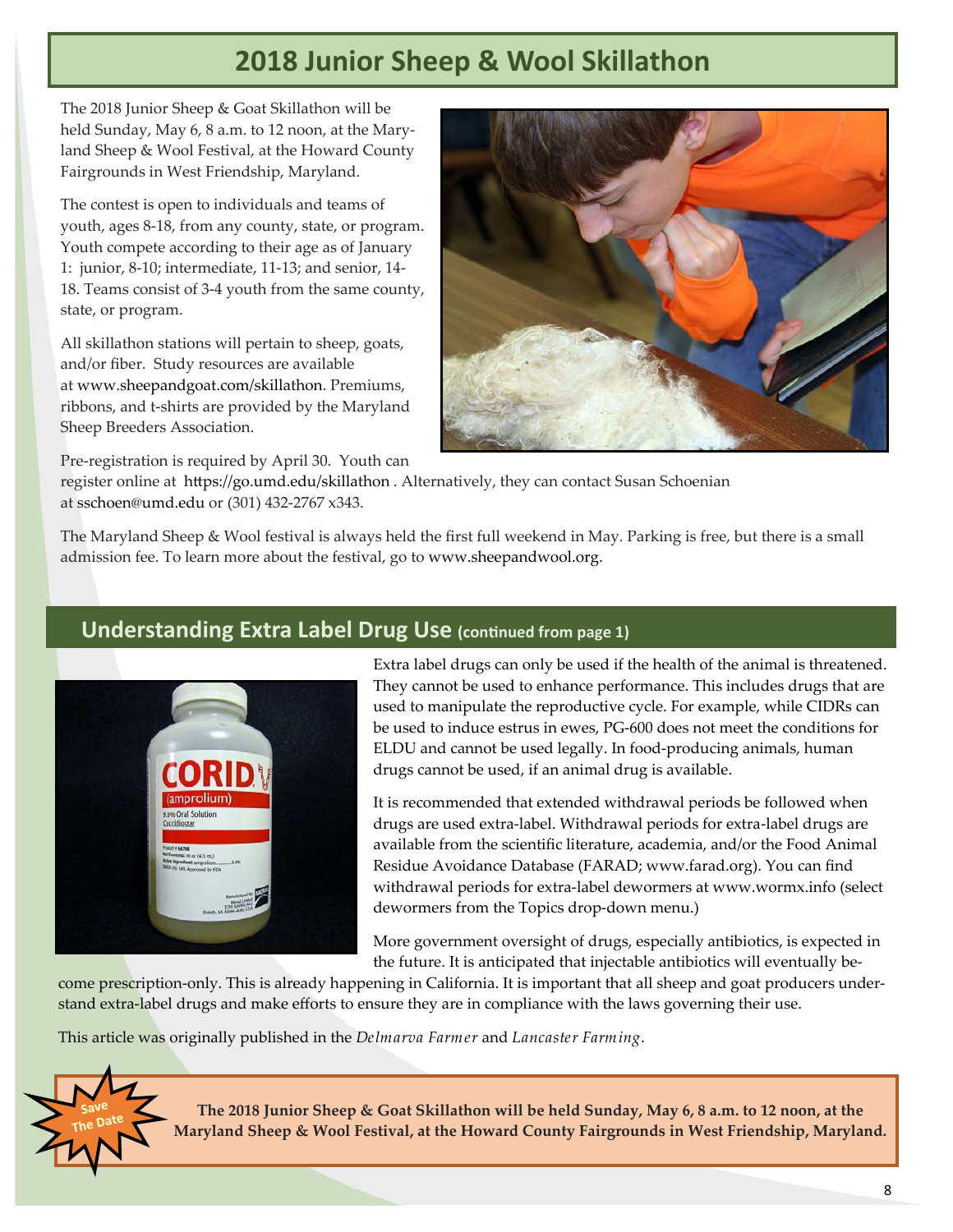## **Upcoming Events**



#### **January 30**

American Goat Federation Annual Business Meeting Marriott San Antonio River Center, San Antonio, Texas Info: https://www.americangoatafederation.org

#### **January 31‐Feb 3**

American Sheep Industry Association Annual Convention Marriott San Antonio River Center, San Antonio, Texas Info: https://www.sheepusa.org/Events\_2018Convention

#### **April 7‐8**

Wool Handling School Blue Ridge Community College, Weyers Cave, VA Info: John Benner at benner89@vt.edu or (540) 245‐5750 x2

### **April 20‐21**

Maryland Shearing School Ridgely Thompson Farm, Westminster, Maryland Info: mdshearingschool@gmail.com

#### **May 5‐6**

Maryland Sheep & Wool Festival Howard County Fairgrounds, West Friendship, Maryland Info: www.sheepandwool.org

#### **May 6**

Junior Sheep & Goat Skillathon Maryland Sheep & Wool Festival Info: https://www.sheepandgoat.com/skillathon

*Wild & Woolly,* is published quarterly by the University of Maryland Extension. It is written and edited by Susan Schoenian, Sheep and Goat Specialist, at the Western Maryland Research & Education Center (WMREC), 18330 Keedysville Road, Keedysville, MD, tel. (301) 432‐2767 x343 or 315, fax (301) 432‐4089; e‐mail: sschoen@umd.edu or Pamela Thomas, Administrative Assistant, pthom‐ as@umd.edu. The cost of receiving the newsletter by mail is \$10 per year, payable to the University of Maryland. The newsletter can be accessed for free on the Internet at http://www.sheepandgoat.com. Subscribers to the newsletter listserv will receive an e-mail message when a new newsletter has been posted to the web. To subscribe, send an e-mail message to listserv@listserv.umd.edu. In the body of the message, type subscribe sheepgoatnews.

# UNIVERSITY OF EXTENSION

Comments and suggestions regarding the newsletter are always welcome. References to commercial products or trade names are made with the understanding that no discrimination is intended and no endorsement by University of Maryland Extension is implied.

*Articles and photographs may be reprinted with permission.* 

*The University of Maryland Extension programs are open to any person and will not discriminate against anyone because of race, age, sex, color, sexual orientation, physical or mental disability, religion, ancestry, national origin, marital status, genetic information, political affiliation, and gender identity or expression.*